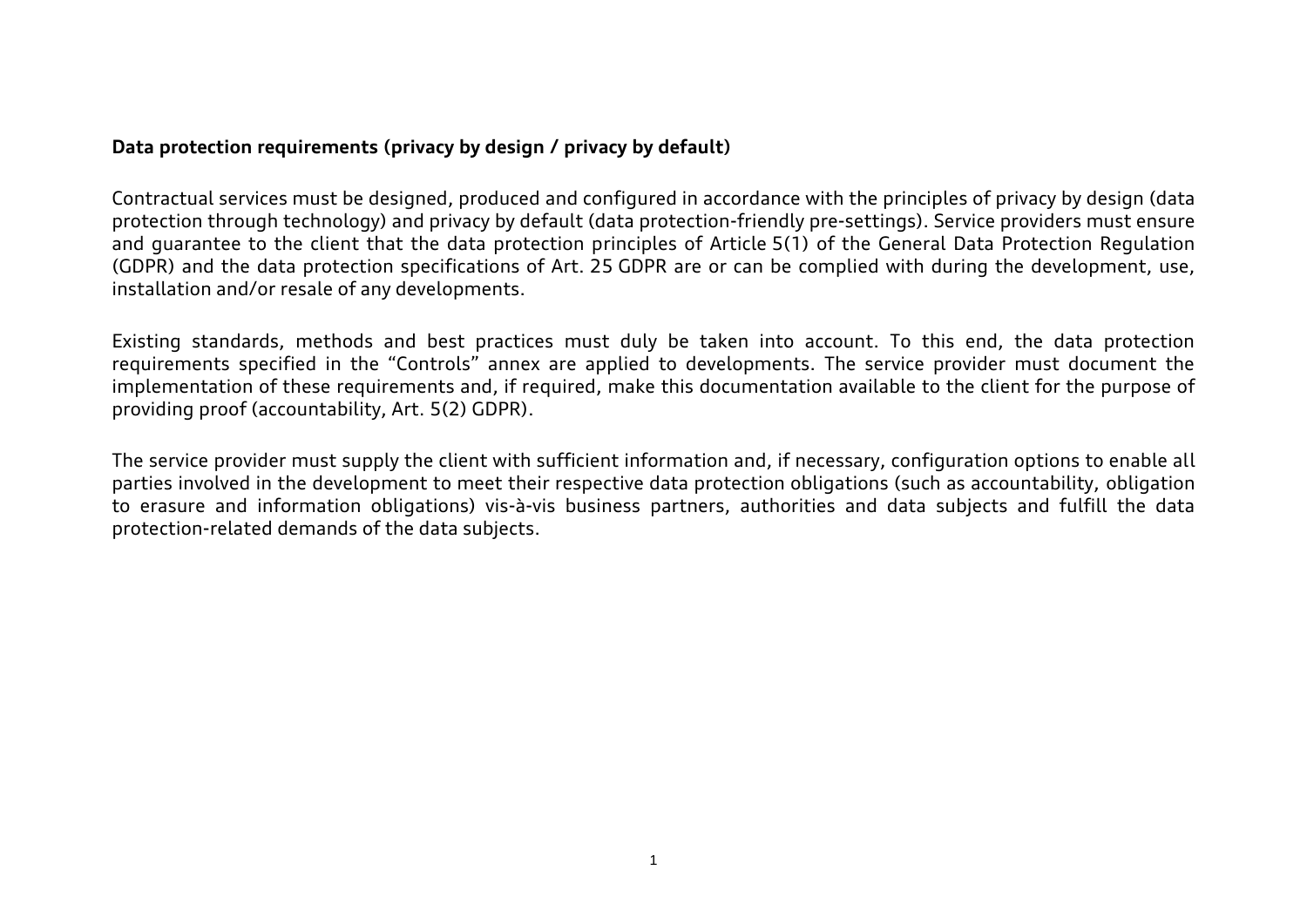## "Controls" annex

The following controls must form the basis of the designing of contractual services. Each of these controls must be refined further in a project- and product-specific manner within the framework of the development, and documented regarding its implementation. Example applications are included in the template for each control.

Please derive appropriate hardware, software and other development-specific requirements for each control, and describe these requirements and their implementation.

"Test questions on basic systemic conditions" are also assigned to the controls. These questions provide pointers on whether the planned hardware, software or other developmental results meet the basic technical conditions for implementing the relevant statutory requirements. The test questions on specialist procedural connections provide pointers about whether key specialist data protection-related requirements for technical implementation are known and have been implemented.

The "test questions on basic systemic conditions" are not part of the formal binding data-protection requirements.

The following requirements are derived from European Union data-protection legislation, especially the GDPR. Please note that, depending on the use or target market of the relevant hardware, software or other development results, different or additional requirements may apply, especially where these arise out of national legislation in the relevant country.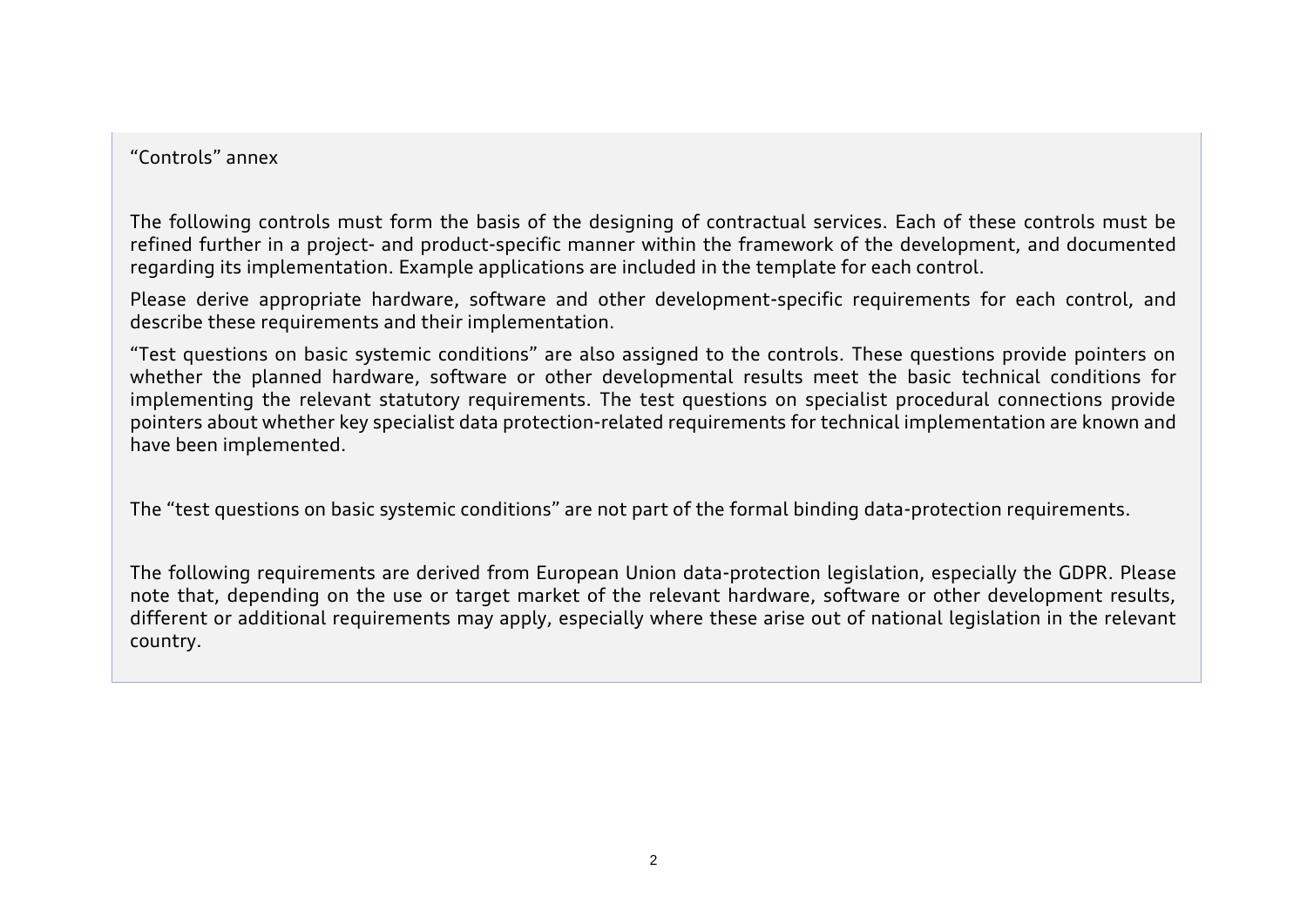|                | <b>No Control</b>   | <b>Description</b>                                                                                                                                                                                                                          | Test questions on basic<br>systemic conditions<br><b>Not a formal and</b><br>binding part of the<br>statutory<br>requirements]                                                                                                                                                                                                                                                                                                      | <b>Test questions on</b><br>specialist procedural<br>connections                                                                                                                                                                                                                                                                                       |
|----------------|---------------------|---------------------------------------------------------------------------------------------------------------------------------------------------------------------------------------------------------------------------------------------|-------------------------------------------------------------------------------------------------------------------------------------------------------------------------------------------------------------------------------------------------------------------------------------------------------------------------------------------------------------------------------------------------------------------------------------|--------------------------------------------------------------------------------------------------------------------------------------------------------------------------------------------------------------------------------------------------------------------------------------------------------------------------------------------------------|
| 1              | Data minimization   | Data may be processed only<br>to the extent necessary and<br>appropriate for the relevant<br>processing purpose. Data<br>processing must be limited<br>to what is necessary for the<br>purpose in question.                                 | Can the hardware,<br>software or other<br>development results<br>delete data? (Deleted data<br>must be removed<br>permanently and<br>irreversibly from the<br>hardware, software or<br>other development results<br>in full, overwritten, and<br>subsequently and securely<br>anonymized.) Can the<br>hardware, software or<br>other development results<br>block data (i.e. restrict<br>access and prevent further<br>processing)? | Are specialist deletion<br>concepts in line with the<br>deletion concept process<br>available for the<br>processing activities<br>undertaken with the<br>hardware, software or<br>other development<br>results?<br>Have these been<br>consolidated into a<br>deletion concept?<br>Has a technical deletion<br>concept been derived and<br>implemented? |
| $\overline{2}$ | <b>Transparency</b> | Data must be processed in<br>an understandable way for<br>the data subject. Information development results with a<br>and notifications about the<br>processing must be easily<br>accessible and<br>comprehensible for the data<br>subject. | In the case of hardware,<br>software or other<br>user interface for data<br>subjects: Do the hardware,<br>software or other<br>development results offer<br>an opportunity to display<br>and manage<br>information/icons on data                                                                                                                                                                                                    | Are any data protection<br>notes that are required<br>for implementation as<br>well as further data<br>protection information<br>available pursuant to the<br>specialist specifications<br>as per the data protection<br>note process?                                                                                                                 |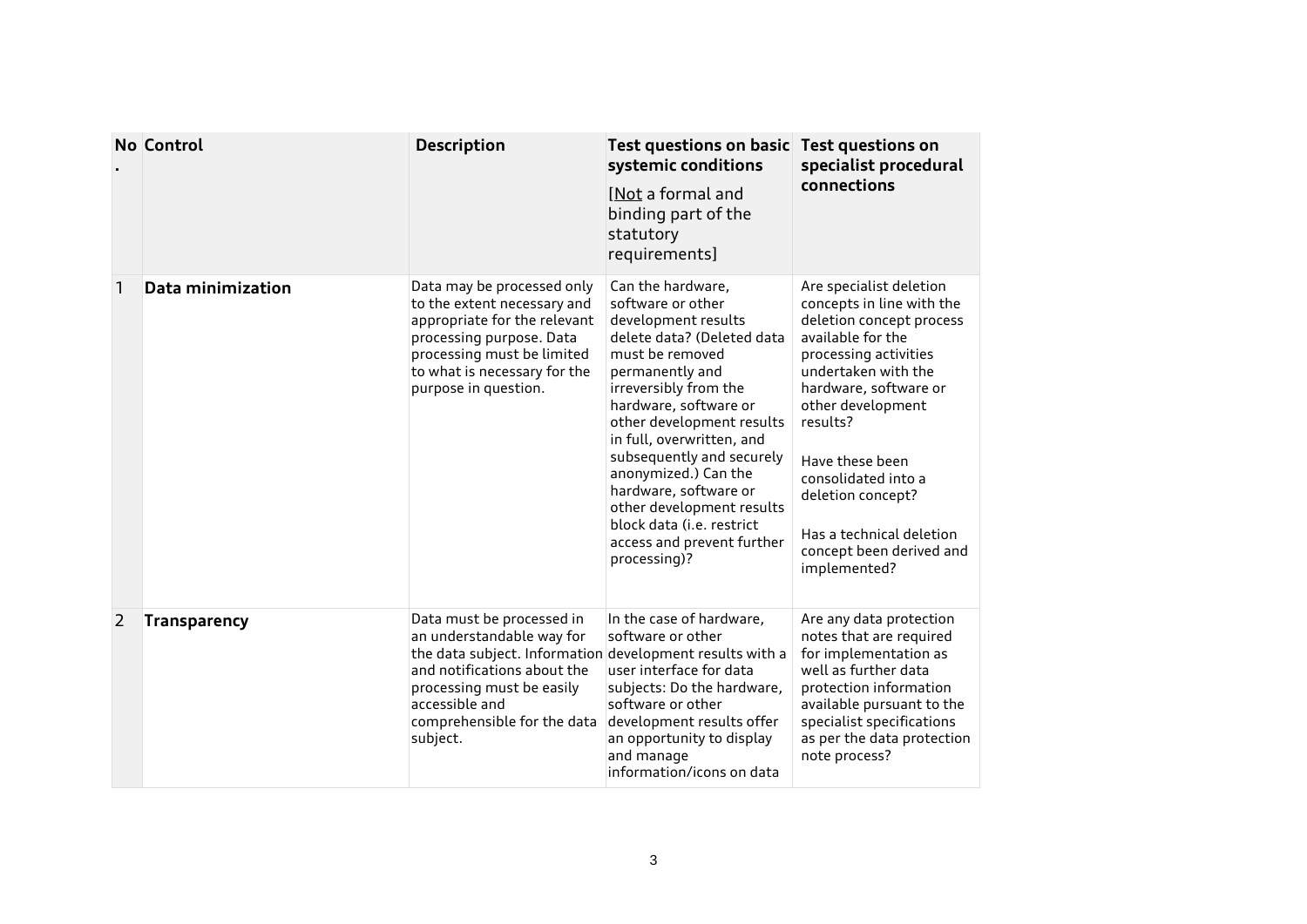|                |                               |                                                                                                                                                                                                                          | protection at an easily<br>accessible location (e.g.,<br>within two clicks)?                                                                                                                                                                                        | Have these requirements<br>been consolidated for the<br>hardware, software or<br>other development<br>results?<br>Have specialist<br>implementation<br>requirements been<br>derived and<br>implemented? |
|----------------|-------------------------------|--------------------------------------------------------------------------------------------------------------------------------------------------------------------------------------------------------------------------|---------------------------------------------------------------------------------------------------------------------------------------------------------------------------------------------------------------------------------------------------------------------|---------------------------------------------------------------------------------------------------------------------------------------------------------------------------------------------------------|
| 3              | Integrity and confidentiality | Data may be processed only<br>in a manner that guarantees<br>adequate security. This<br>includes protection against<br>unlawful and unauthorized<br>processing as well as<br>accidental loss, destruction<br>and damage. | Has the implementation of<br>the necessary IT security<br>requirements been<br>verifiably confirmed for the<br>hardware, software or<br>other development results?                                                                                                  | Were the necessary IT<br>security processes<br>conducted for the<br>present hardware,<br>software or other<br>development results?<br>In particular, is there an<br>approved security<br>concept?       |
| $\overline{4}$ | <b>Purpose limitation</b>     | The purposes of data<br>processing must be explicit,<br>legitimate, and already<br>specified at the time of data<br>collection.                                                                                          | Can the hardware, software<br>or other development<br>results manage rights and<br>interfaces individually, and<br>restrict them at any time?<br>Can the hardware, software<br>or other development<br>results physically or at least<br>logically separate clients | Are specialist rights<br>concepts available for the<br>processing activities<br>undertaken with the<br>hardware, software or<br>other development<br>results?                                           |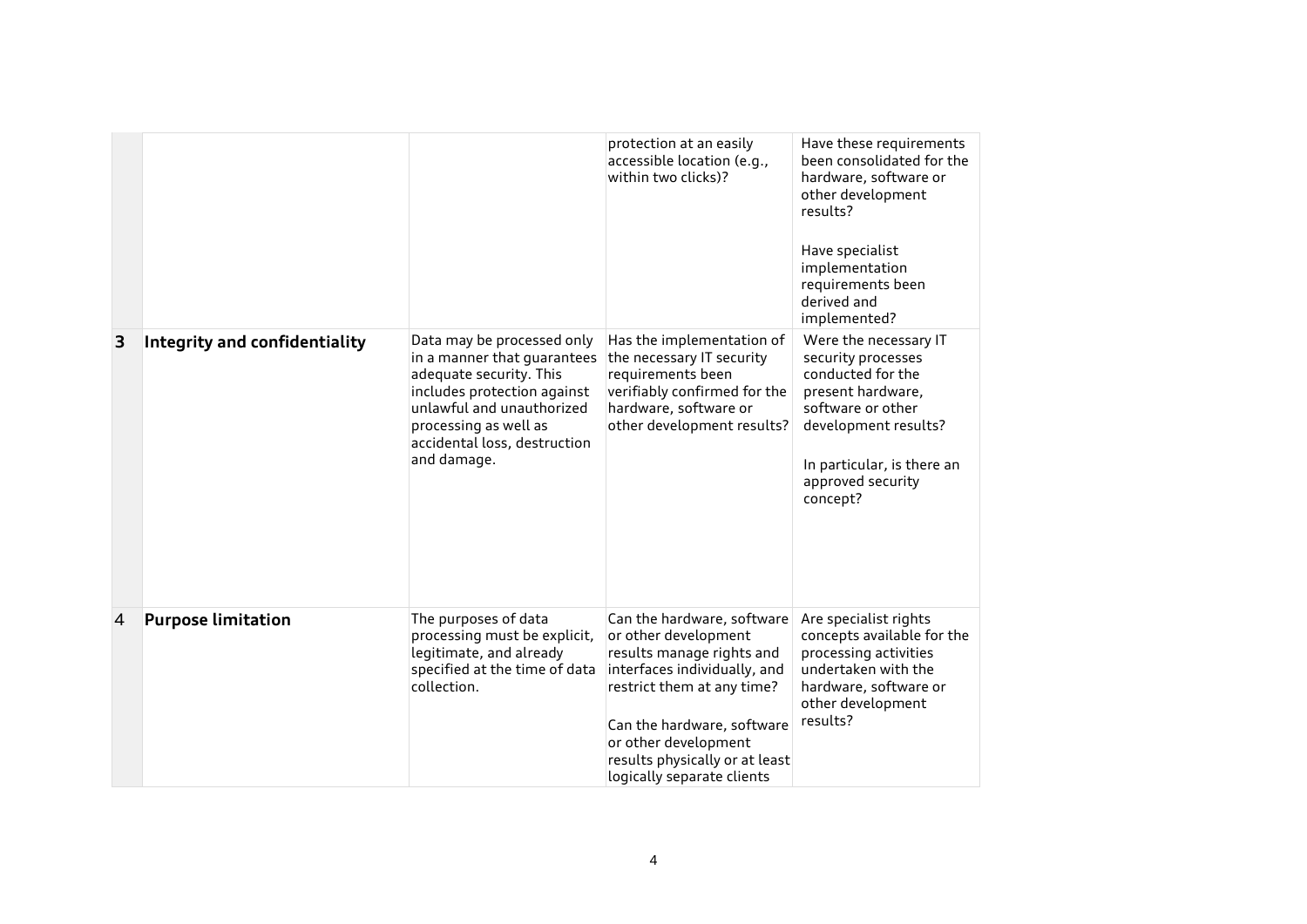|   |                           |                                                                                                                                                                   | from one another (client<br>separation)?                                                                                                                                                                                                                                                                                                                                                                                                                                                                                                                                         | Have these been<br>consolidated into a rights<br>concept?<br>Has a technical deletion<br>concept been derived and<br>implemented?                                |
|---|---------------------------|-------------------------------------------------------------------------------------------------------------------------------------------------------------------|----------------------------------------------------------------------------------------------------------------------------------------------------------------------------------------------------------------------------------------------------------------------------------------------------------------------------------------------------------------------------------------------------------------------------------------------------------------------------------------------------------------------------------------------------------------------------------|------------------------------------------------------------------------------------------------------------------------------------------------------------------|
| 5 | Data accuracy             | Processed data must be<br>accurate and up to date.<br>Inaccurate data must<br>immediately be deleted or<br>corrected.                                             | Can the hardware, software<br>or other development<br>results modify (e.g.<br>overwrite) data fields<br>containing personal data?<br>Can the hardware,<br>software or other<br>development results<br>delete data? (Deleted data<br>must be removed<br>permanently and<br>irreversibly from the<br>hardware, software or<br>other development results<br>in full, overwritten, and<br>subsequently and securely<br>anonymized.) Can the<br>hardware, software or<br>other development results<br>block data ( <i>i.e.</i> restrict<br>access and prevent further<br>processing)? |                                                                                                                                                                  |
| 6 | <b>Storage limitation</b> | Data must be stored in a<br>form that permits<br>identification of the data<br>subject only for as long as<br>this is necessary for the<br>purpose of processing. | Can the hardware,<br>software or other<br>development results<br>delete data? (Deleted data<br>must be removed<br>permanently and<br>irreversibly from the                                                                                                                                                                                                                                                                                                                                                                                                                       | Are specialist blocking,<br>pseudonymization and<br>anonymization<br>requirements* in place<br>for the processing<br>activities undertaken<br>with the hardware, |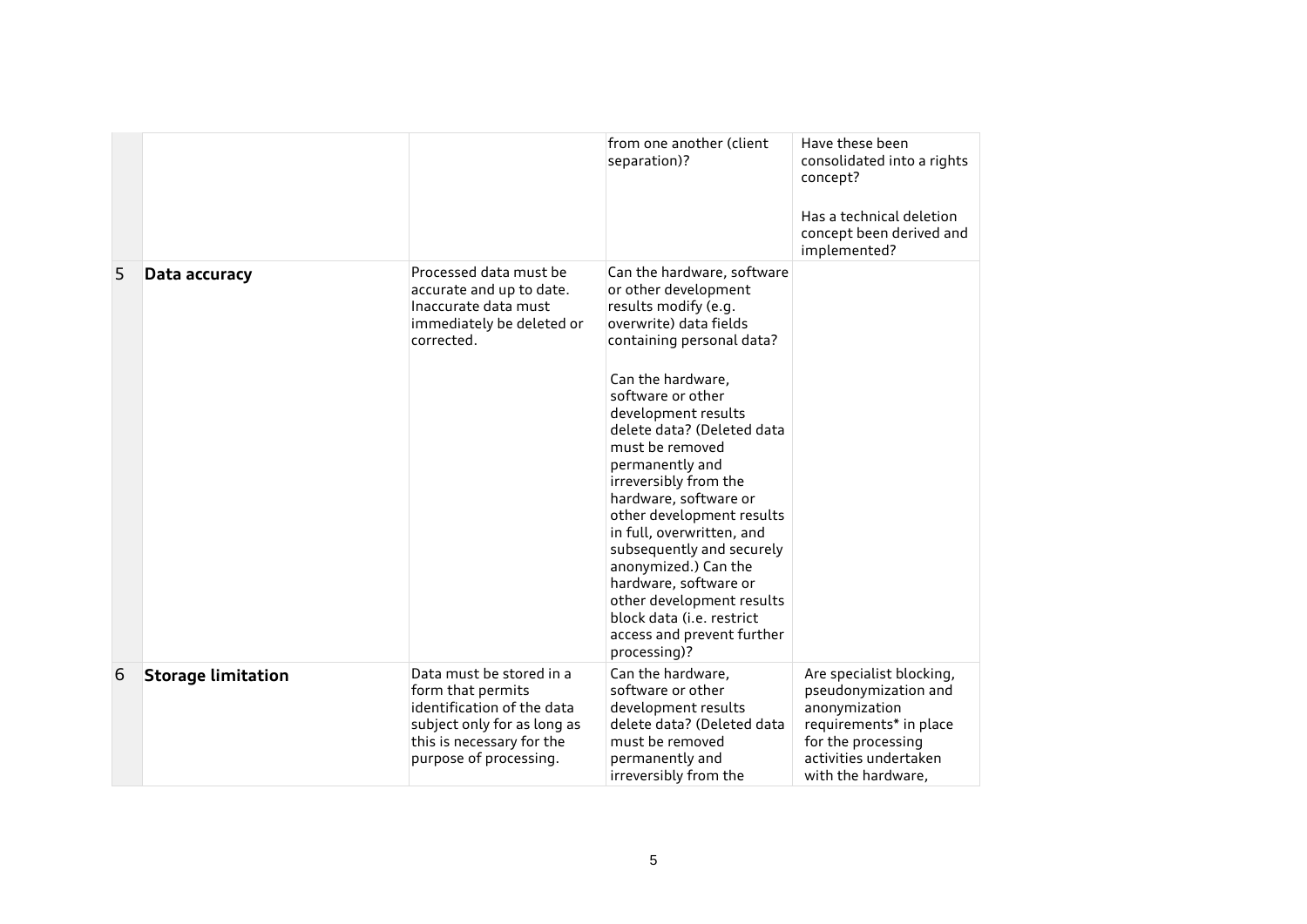|   |                          |                                                                                   | hardware, software or<br>other development results<br>in full, overwritten, and<br>subsequently and securely<br>anonymized so that no<br>connection can be<br>established to a natural<br>person, even in<br>combination with other<br>data.) Can the hardware,<br>software or other<br>development results block<br>data (i.e. restrict access<br>and prevent further<br>processing)?<br>Can the hardware,<br>software or other<br>development results<br>pseudonymize data (i.e. | software or other<br>development results?<br>Have these been<br>consolidated into<br>development-specific<br>requirements?*<br>Have technical blocking,<br>pseudonymization and<br>anonymization<br>requirements been<br>derived and<br>implemented?*<br>(* The specialist<br>requirements and<br>technical implementation<br>are implemented, for |
|---|--------------------------|-----------------------------------------------------------------------------------|------------------------------------------------------------------------------------------------------------------------------------------------------------------------------------------------------------------------------------------------------------------------------------------------------------------------------------------------------------------------------------------------------------------------------------------------------------------------------------|----------------------------------------------------------------------------------------------------------------------------------------------------------------------------------------------------------------------------------------------------------------------------------------------------------------------------------------------------|
|   |                          |                                                                                   | remove the name and<br>replace it with a<br>pseudonym)?                                                                                                                                                                                                                                                                                                                                                                                                                            | example, within the<br>framework of the<br>deletion concept, cf. the<br>deletion concept process)                                                                                                                                                                                                                                                  |
| 7 | Lawfulness of processing | Personal data may be<br>processed only if there is a<br>statutory basis for this. | Only in the case of<br>hardware, software or<br>other development results<br>with a user interface for<br>data subjects: Can the<br>hardware, software or<br>other development results<br>display and manage<br>declarations of consent<br>(e.g. one-click, by e-mail)?<br>· If so, is consent NOT                                                                                                                                                                                 | Are requirements<br>regarding the technical<br>implementation of<br>consent and revocation<br>mechanisms in place for<br>the processing activities<br>undertaken with the<br>hardware, software or<br>other development<br>results?<br>Have these been                                                                                             |
|   |                          |                                                                                   | activated by default?                                                                                                                                                                                                                                                                                                                                                                                                                                                              | consolidated into                                                                                                                                                                                                                                                                                                                                  |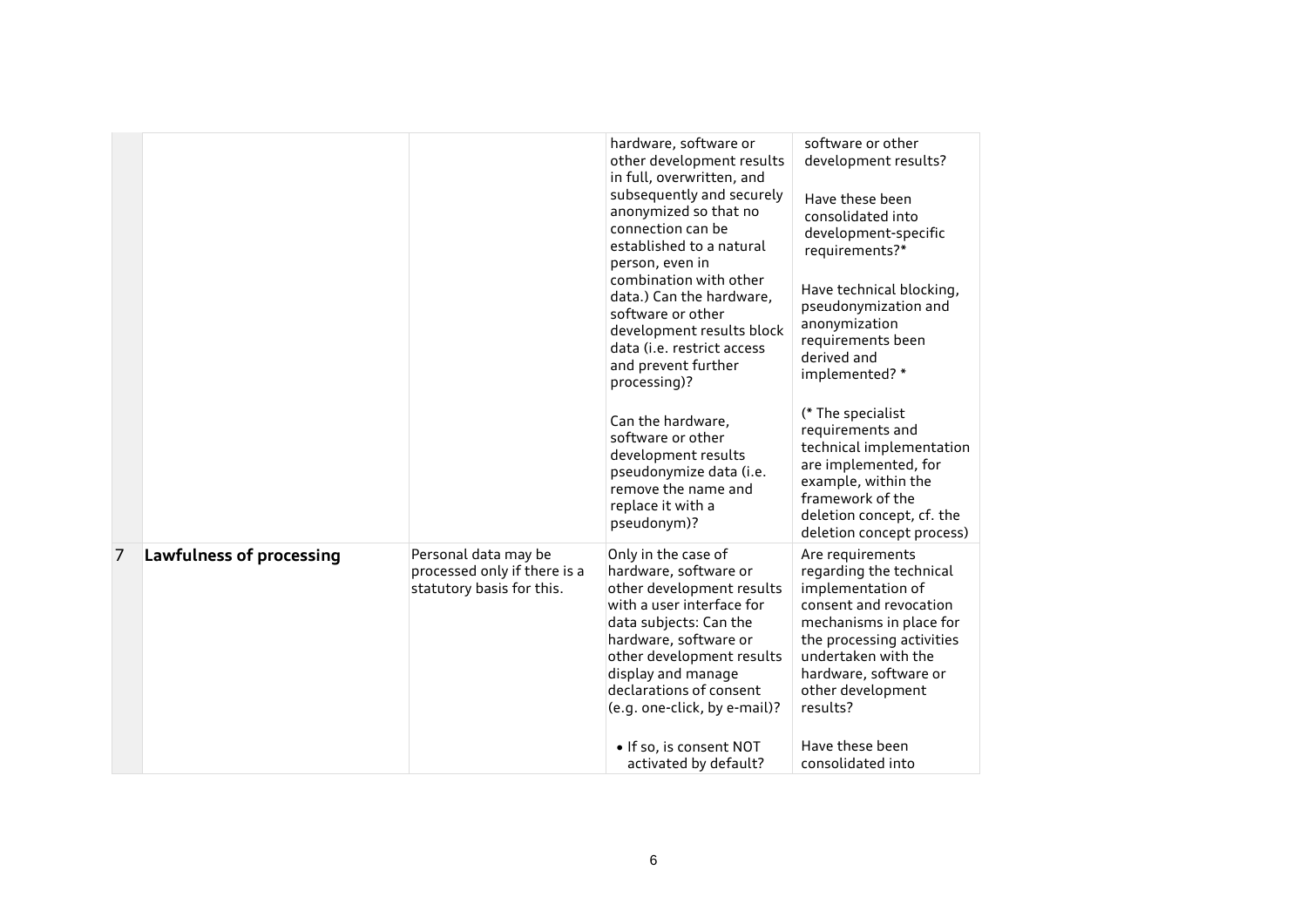|   |                                |                                                                                                                                                                                                                                                                 | · If so, is revocation as<br>easy as providing<br>consent (e.g. one-click,<br>by e-mail)?                                                                                                                                                                                                                                                                                        | development-specific<br>requirements?<br>Have technical<br>implementation<br>requirements been<br>derived and<br>implemented?<br>Are any declarations of<br>consent that are required<br>for implementation as<br>well as further data<br>protection information<br>available pursuant to the<br>specialist specifications<br>as per the data protection<br>note process, and have<br>they been implemented? |
|---|--------------------------------|-----------------------------------------------------------------------------------------------------------------------------------------------------------------------------------------------------------------------------------------------------------------|----------------------------------------------------------------------------------------------------------------------------------------------------------------------------------------------------------------------------------------------------------------------------------------------------------------------------------------------------------------------------------|--------------------------------------------------------------------------------------------------------------------------------------------------------------------------------------------------------------------------------------------------------------------------------------------------------------------------------------------------------------------------------------------------------------|
| 8 | <b>Rights of data subjects</b> | Care must be taken to ensure Can the hardware, software<br>that data subjects can<br>exercise the following rights<br>regarding their data:<br>Information/copy<br>Rectification<br>Erasure<br>Restriction of processing<br>Data portability<br>Right to object | or other development<br>results export all data<br>fields into a standard data<br>format, e.g. Excel, CSV,<br>XML or PDF?<br>Can the hardware, software<br>or other development<br>results modify (e.g.<br>overwrite) data fields<br>containing personal data?<br>Can the hardware,<br>software or other<br>development results<br>delete data? (Deleted data<br>must be removed | Are specialist data<br>subject rights concepts in<br>line with the data subject<br>rights concept process<br>available for the<br>processing activities<br>undertaken with the<br>hardware, software or<br>other development<br>results?<br>Have these been<br>consolidated into<br>development-specific<br>data subject rights<br>concepts?                                                                 |